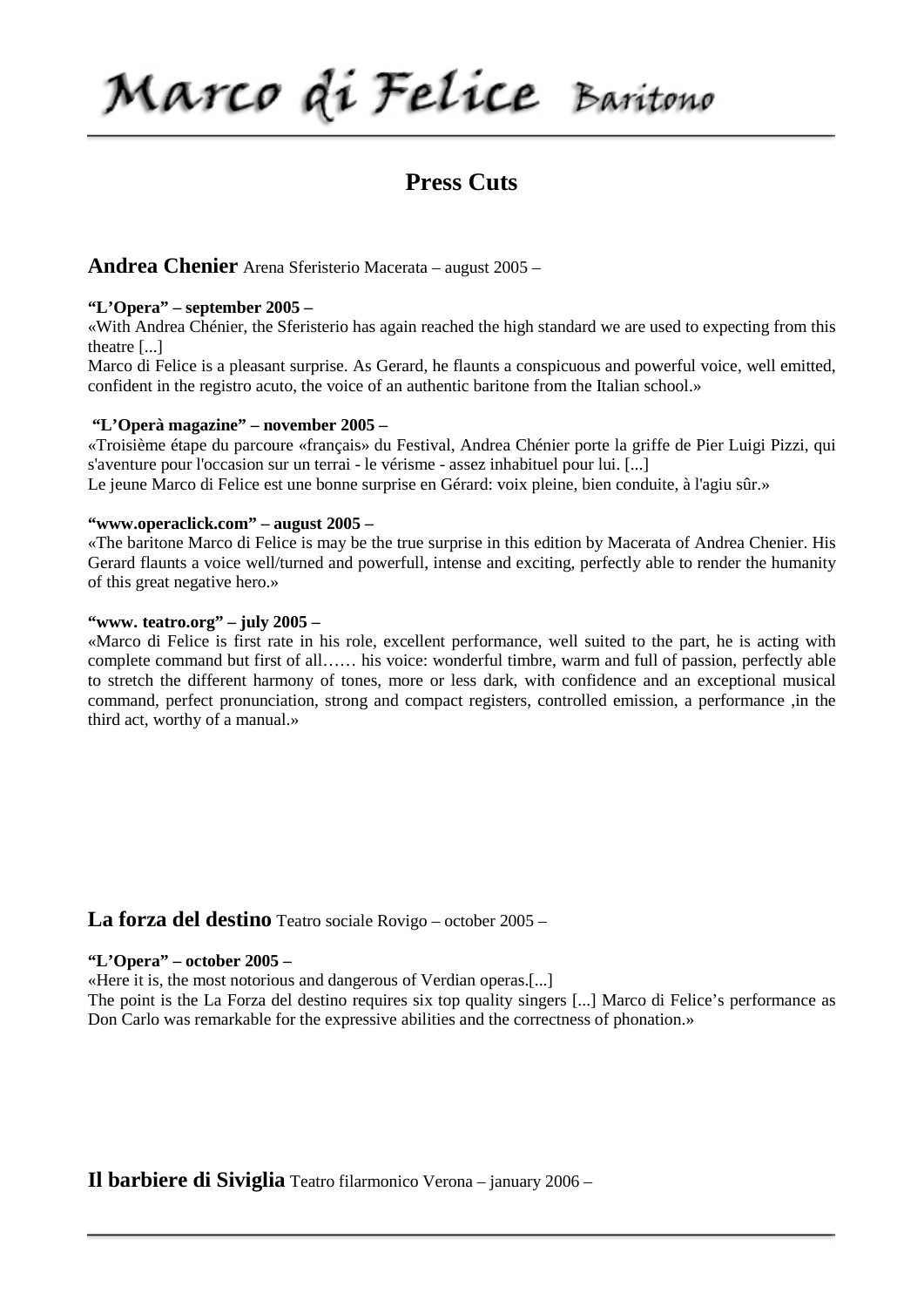# **"L'Arena" – january 27th 2006 –**

«From the vocal viewpoint, this edition was not devoid of ideas and surprises, the most interesting of which being, for sure, the baritone Marco di Ferlice. He was an extrovert, intriguing, smart and determining Figaro, as it should be; his line of singing was neat and incisive, with a dark timbre, ductile and homogeneous, managed with beautiful musicality by an interpreter rather at ease in the coloratura, brilliant but always well controlled in the emission.»

# **La forza del destino** Teatro Dante Alighieri Ravenna – march 2006 –

### **"www.operaclick.com" – march 2006 –**

«[...] The baritone, Marco di Felice, endowed with a warm and voluminous voice, was able to interpret the role of Don Carlo with class and determination, offering an excellent performance in his acting as well as singing. The dark and brilliant timbre of his voice never failed for the whole duration of the opera, not even in the sharpest areas of the pentagramma…»

**Macbeth** Teatro Verdi Salerno – april 2006 –

# **"L'Opera" – june 2006 –**

«Marco di Felice was really impressive in the way in which he interpreted the role of Macbeth, with a frank and daring vocality. Initially he tended to flaunt his vocality, but later on he managed to temper down his potency in more shaded and softened tones. The result is a very interesting Macbeth, solid and wellcharacterized in all it details.»

**Pagliacci** Arena di Verona – summer 2006 –

### **"Il Resto del Carlino" – june 26th 2006 –**

«"CAV & PAG", as they say jokingly oversea means "Cavalleria Rusticana" and "Pagliacci", it's not the most spectacular title for the inauguration of the Arena di Verona, but it worked all the same, ensuring a full house (13.500 spectators)(....) More homogeneus the cast of "Pagliacci" featuring Svetla Vassileva as Nedda, Josè Cura as Canio, Alberto Mastromarino as Tonio, Cristiano Olivieri as Arlecchino, Marco di Felice as Silvio. Our favourite was by far Marco di Felice, who confidently interpreted the many different shades and colours of the passionate duetto with Nedda.»

**Carmen** Teatro Petruzzelli Bari – november 2006 –

# **"La gazzetta del Mezzogiorno" – november 12th 2006 –**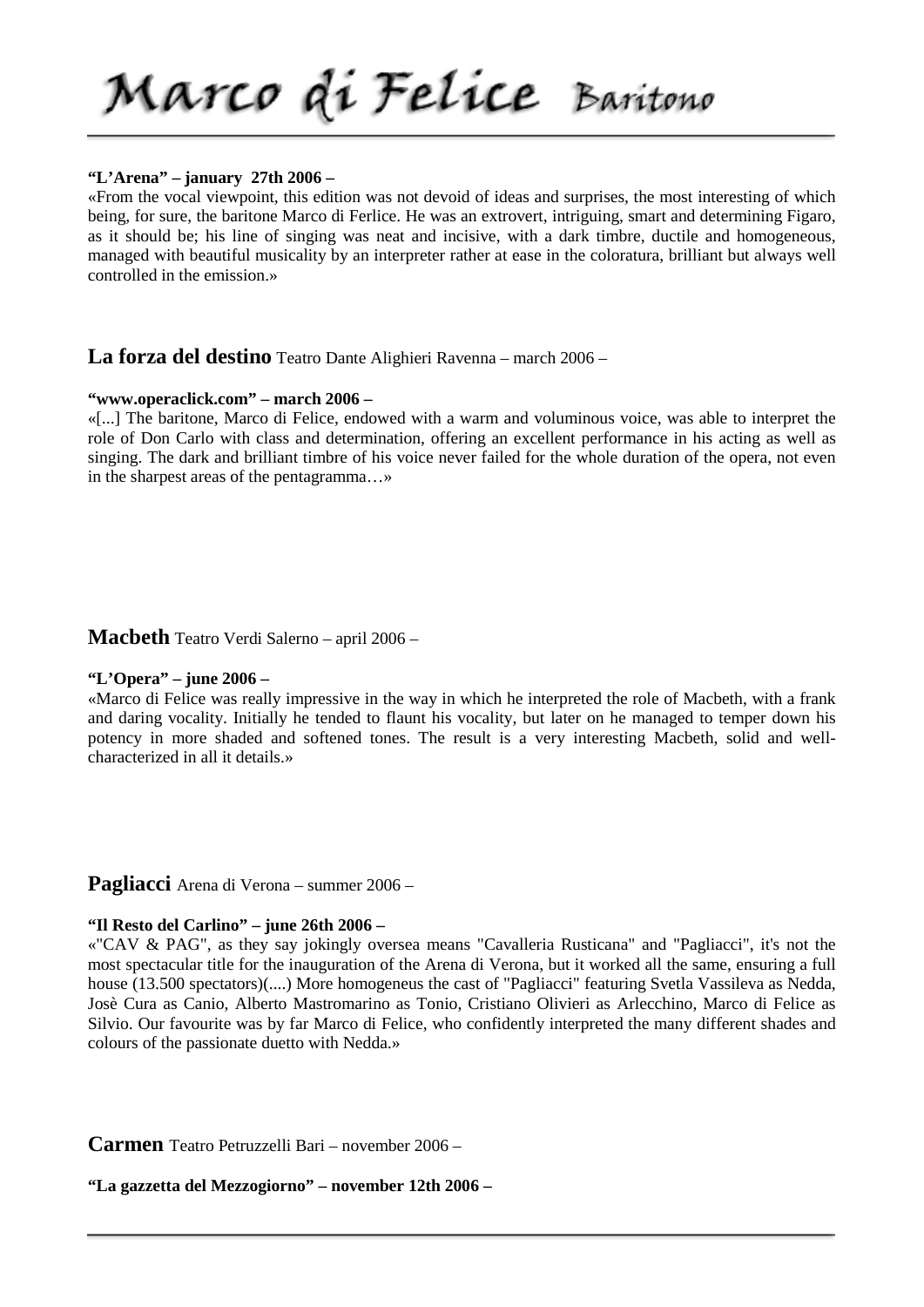«Vigorous, explicit and determined Escamillo by Marco di Felice, excellent voice, powerful and well mastered;

di Felice has clearly performed an outgoing character, used to staking his life to please the public of 'plaza de toros', but above all he is aware of his own charm and at the same time of the burning passions that Carmen is able to spark in him.»

### **"La Repubblica" – november 12th 2006 –**

«In the leading quartet Marco di Felice as toreador Escamillo is outstandingly good with his impressive stage presence and a very compelling carriage of voice.»

### **"Quotidiano di Bari" – november 12th 2006 –**

«Among the male characters, for the importance of the role of co-protagonist Marco di Felice as Escamillo shines in his technically limpid interpretation, he perfectly suits Escamillo a well rounded character.»

# **"Operaclick" – november 2006 –**

«Marco di Felice eagerly awaited at the rendez vous with Escamillo's couplet "votre toast, je peux vous le rendre"; he was greatly appreciated for his singing and powerful accent.»

**Tosca** Teatro Verdi San Severo – december 2006 –

# **"www.operaclick.com" – december 19th 2006 –**

«Ideal partner in the passionate dialogues between such a' diva' and her persecutor, Marco di Felice flaunted a real natural baritone voice , fine, homogeneous, extensive wonderfully flexible and even piercing in the top notes; despite this was his debut in this role, he was a huge successful Scarpia, a refined seducer and a terrible evil power, being intuitively illuminated during the performance, so that he reveals a strikingly commanding personality on stage.»

**Otello** Palacongressi Rimini – january 2007 –

# **"L'Opera" – february 2007 –**

«[...] a partially renewed cast with its diamond- point in the character of Jago skilfully performed by young Marco di Felice with his colourfully graded voice, and his insinuating and colloquial singing in a slightly analytical phrasing almost Mephistophelian in his well refined stage play; strikingly but nearly whispered "Temete signor la gelosia" reveals itself charmingly but detached, while in "Credo" he displays a devilish faith throughout ; in "Sogno" he is rich in energy and colourful, and he ends the Act showing an exceptional musical command in his harsh tessitura, revealing a harmony of tones of outstanding worth»

# **Cavalleria Rusticana** Teatro Real Madrid – february/march 2007 –

### **"L'Opera" – march 2007 –**

«Outstandingly good Marco di Felice (compar Alfio). Good baritone voice, fine pronunciation, incisive phrasing and right dramatic vigour.»

# **"La Razón" – february 16th 2007 –**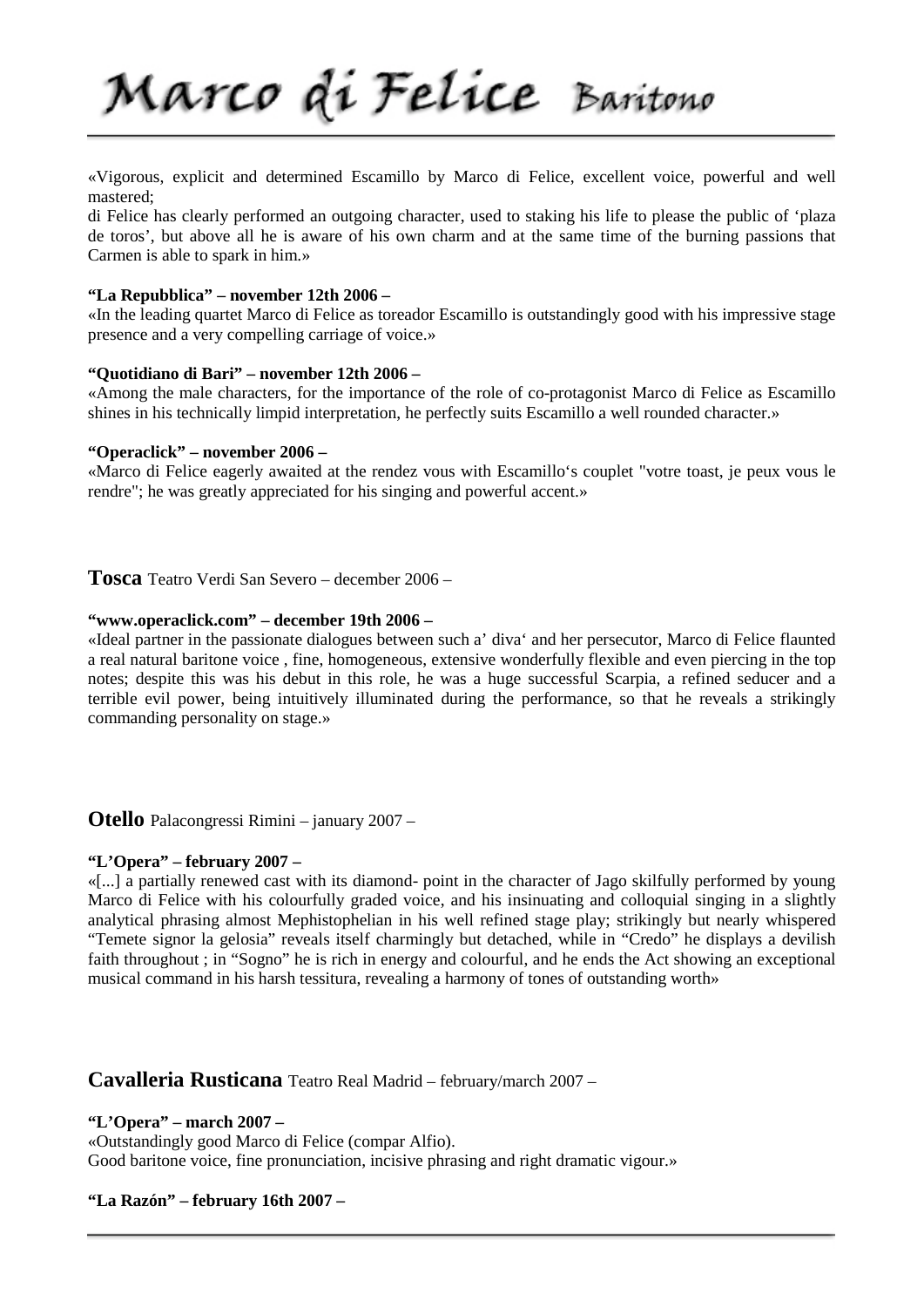Marco di Felice Baritono

«Di Felice resulta grata sorpresa como Alfio ... »

# **"El diario Vasco" – february 17th 2007 –**

«Muy bueno el Alfio de Marco di Felice;»

**"La Vanguardia" – february 17th 2007 –**

«[...] y Marco di Felice fue un òptimo Alfio;»

# **"www.LibrePensadores.com" – february 26th 2007 –**

«Los papeles de Turiddu, Lola y Alfio se mantienen en general en un buen nivel, destacando quizás Alfio sobre sus compagñeros [...]»

**"El Punto" – march 2th 2007 –**

«Tras aplaudir el buen Alfio del baritono Marco di Felice [...]»

**Cavalleria Rusticana** Teatro San Carlo Napoli – july 2007 –

# **"Il Mattino" – july 12th 2007 –**

«[...un] fremito vitale si avverte quando entra in scena Marco di Felice che disegna un Alfio fiero e vitale, dalla vocalità spavalda e vigorosa»

**Butterfly** Teatro Comunale Firenze – january 2008 –

# **"L'Opera" – february 2008 –**

«(…) excellent vocal result and a glowing performance anything but banal, in the solid and measured Sharpless performed by Marco di Felice with his commanding baritone voice.»

# **"il Giornale" – january 17th 2008 –**

«Since the beginning Marco di Felice shines amongst the company of actors as Sharpless with a noble stage presence and his ever powerful baritone voice, of outstanding worth in the duet with Butterfly in act 2»

### **"il Corriere di Firenze" – january 17th 2008 –**

«(…) the contribution of Sharpless by Marco di Felice, a role he represents with impressive stage presence(…).»

# **"www.teatro.it" – january 2008 -**

«Marco di Felice flaunts a commanding presence in the role of the American consul, and a flawless voice.»

**Butterfly** Teatro Piccinini Bari – february 2008 –

**"L'Opera" – march 2008 –**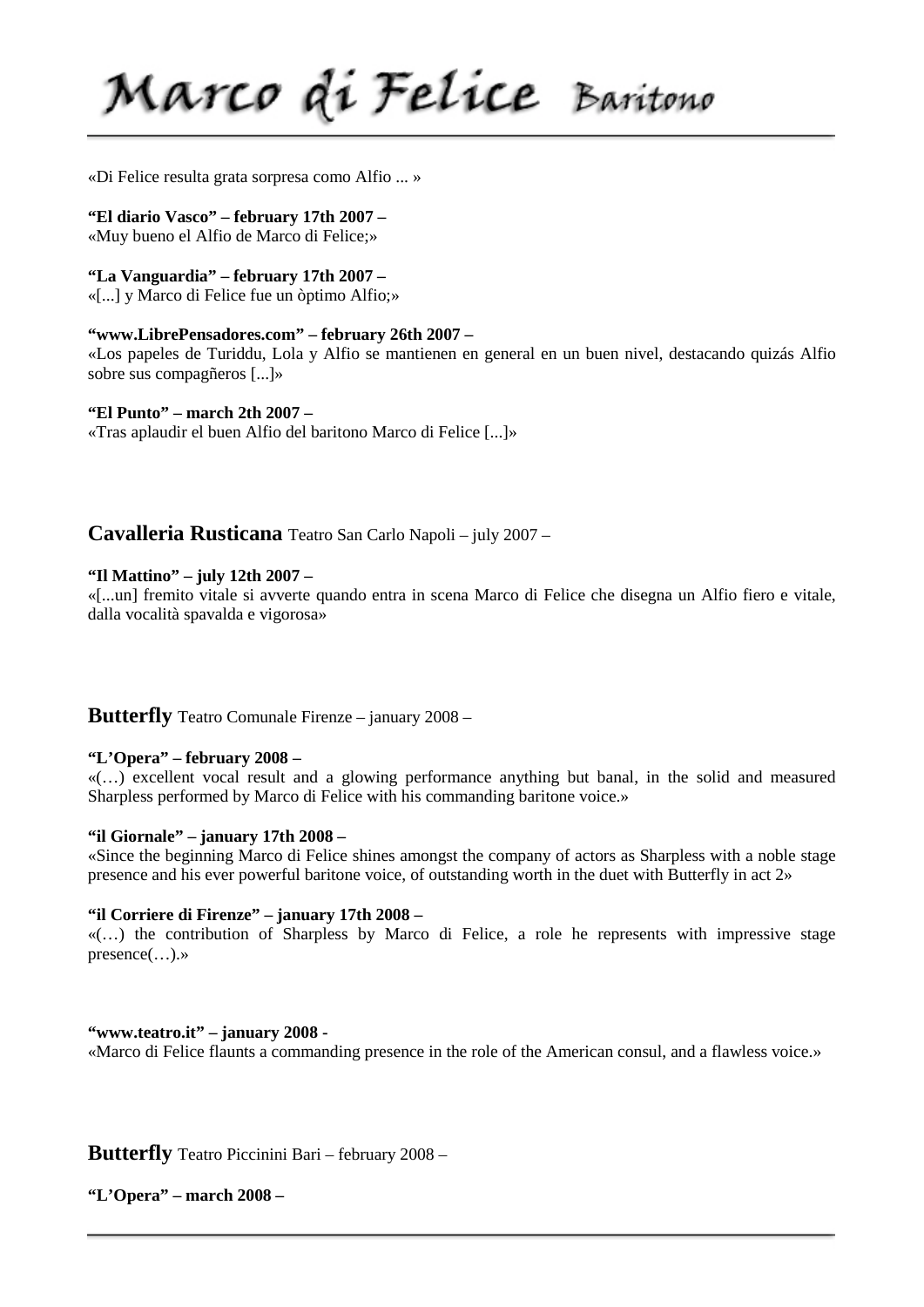«Full of pensive warmth and confidence Sharpless by Marco di Felice , fine voice, warm and vigorous.»

### **"La Gazzetta del Mezzogiorno" – february 15th 2008 –**

«Marco di Felice was first rate as Sharpless with his very compelling carriage of voice acting the role of the unheard expression of consciousness and embarassed mediator.»

# **Un ballo in Maschera** Opera Marseille – march 2008 –

# **"La Provence" – march 13th 2008 –**

«Marco di Felice atteint sa plénitude vocale et donne au role de Renato une belle ampleur au premier tableau du 3° acte, son moment de bravoure.»

### **"La Marseillaise" – march 13th 2008 –**

«Le comte Anckarstrom (Renato) a le beau baryton de Marco di Felice. Une voix ferme et chaleureuse, puissante et finement nuancée.»

**I due Foscari** Palacio Euskalduna, Bilbao – november 2008 –

# **"ABC" – november 17th 2008 –**

«No doubt, the baritone Marco di Felice, as Francesco Foscari, shows a solid and rich interpretation for his colourfully shaded voice, dazzling in the last act»

# **"Gara" – november 18th 2008 –**

«Marco di Felice's rich and coloured voice perfectly matches his portrayal of a father forced ,by the Council of Venice, to punish his innocent son.»

### **"www.mundoclasico.com" – november 2008 –**

«This is Marco di Felice's first time in Bilbao. His voice is eminently suited to the role, with his captivating mordent – that's what Verdi gave to his baritones.»

### **"DEIA" – november 2008 –**

«Regarding Foscari, the protagonist, we can assure that Marco di Felice , from the romance in act one "O vecchio cor che batti", to the end of the opera, is outstandingly good as the Doge. His singing is clear, strong, expressive, (...) his phrasing is as wide as well definite.»

# **Andrea Chenier** Opèra de Montecarlo – february 2009 –

# **"www.podcastjournal.net" – february 2009 –**

«With pleasure we meet again Marco di Felice, he sings with a solid voice, just perfect, he is able to be at the same time the prince and the rustic, the good and the evil, human, so much human.»

### **"www.monaco.maprincipaute.com" – february 2009 –**

«The cast was excellent, at the top the striking […..] and Marco di Felice.»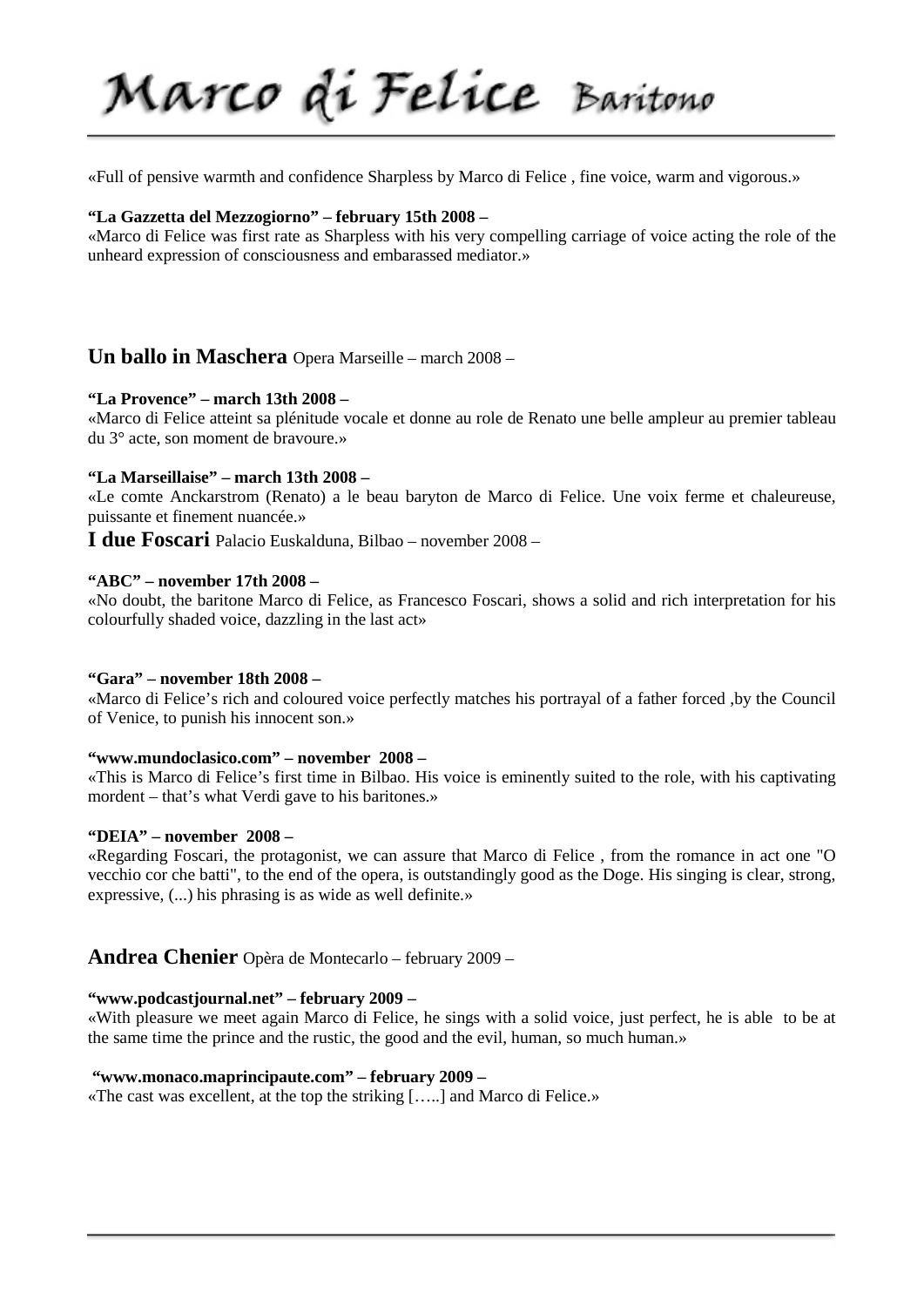Marco di Felice Baritono

# **I due Foscari** Teatro alla Scala - april 2009 -

# **Da "Corriere del Teatro" - july 2009 -**

« Ottima la prestazione vocale e la presenza scenica dei principali interpreti, (...) bravissimo Marco di Felice.»

### **Tosca** Teatro Petruzzelli di Bari – september 2009 –

### **Da "LA GAZZETTA DEL MEZZOGIORNO" – september 23 2009 –**

«Di rilievo l'interpretazione che Marco di Felice ha offerto di Scarpia. Vocalità impeccabile, robusta ed espressiva accoppiata ad una interpretazione scenica che Di Felice ha reso con intelligente misura: niente atteggiamenti biechi o torvi, ma chiaramente espressivo di una incontenibile lotta interiore fra pulsioni istintive e irrinunciabile 'decoro'.»

### **Da "LA REPUBBLICA" – september 23 2009 –**

«Il baritono Marco di Felice (...) il suo Scarpia rende bene per espressività.»

## **Da "QUOTIDIANO" – september 23 2009 –**

«Molto apprezzato dal pubblico, nel difficile ruolo del cattivo Scarpia, il baritono Marco di Felice.»

### **Da "BARISERA" – september 22 2009 –**

« (...) ovazioni trionfali ha ricevuto anche Marco di Felice, che ha interpretato la parte di Scarpia.»

# **Nabucco** Detroit Michigan Opera – october 2009 –

#### **"www.detnews.com" – october 18 2009 -**

«(...) imposing, in voice or presence, (is) baritone Marco di Felice as Nabucco. Wheter in scenes of madness and spiritual awakening, Di Felice brings a magisterial quality to Nabucco that allows us to perceive a king in either case, much as we never lose sight of the nobility in Shakespeare's beleaguared King Lear.»

#### **"www.hourdetroit.com" - october 19 2009 -**

«(...) Italian baritone Marco di Felice turns in convincing, authoritative performances, and (his) voice is burnished and magisterial. (He) actually sounds like leader.»

### **"www.freep.com" - october 21 2009 -**

«Baritone Marco di Felice brought resonance, grandeur and nuance to Nabucco.»